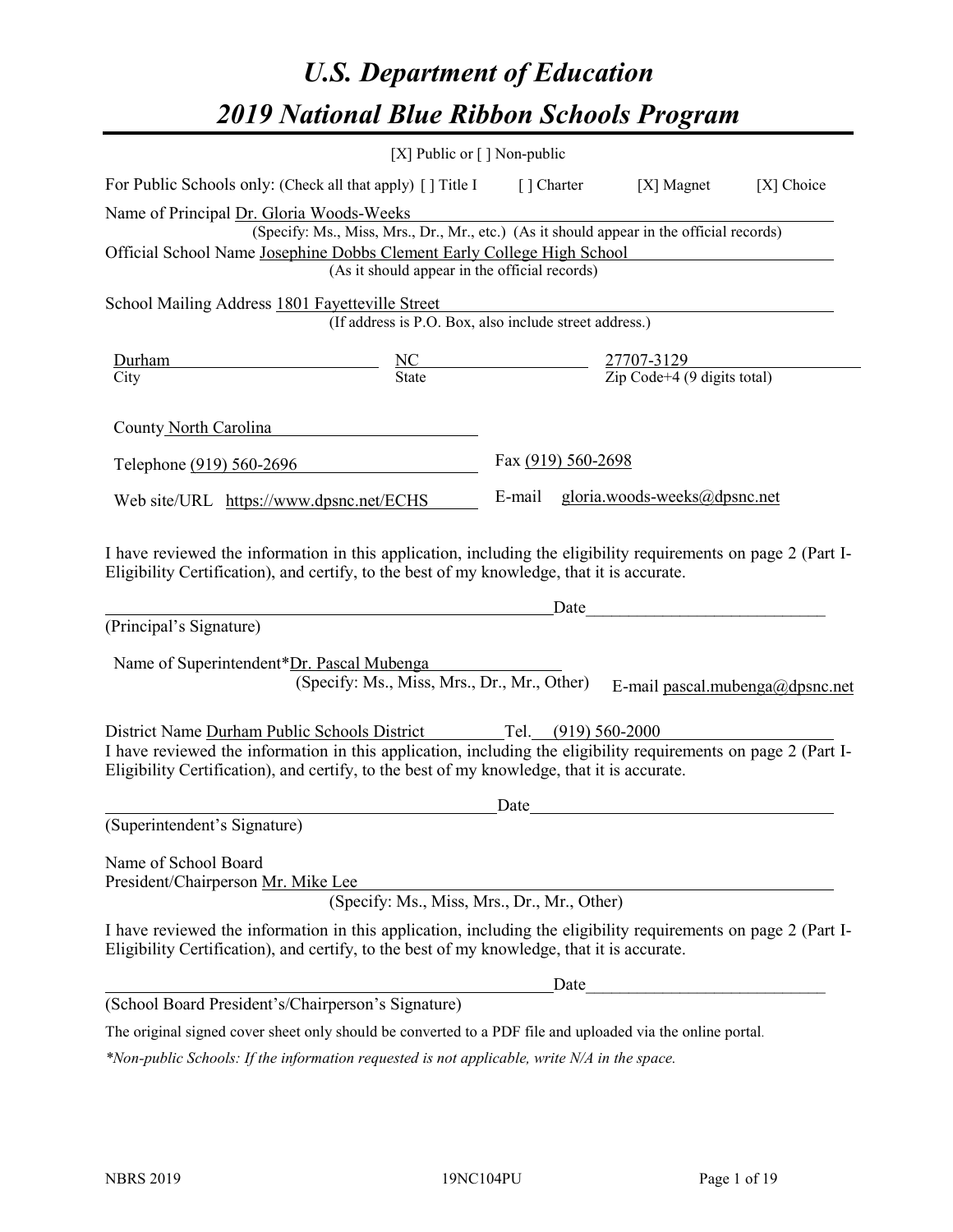The signatures on the first page of this application (cover page) certify that each of the statements below, concerning the school's eligibility and compliance with U.S. Department of Education and National Blue Ribbon Schools requirements, are true and correct.

1. All nominated public schools must meet the state's performance targets in reading (or English language arts) and mathematics and other academic indicators (i.e., attendance rate and graduation rate), for the all students group, including having participation rates of at least 95 percent using the most recent accountability results available for nomination.

2. To meet final eligibility, all nominated public schools must be certified by states prior to September 2019 in order to meet all eligibility requirements. Any status appeals must be resolved at least two weeks before the awards ceremony for the school to receive the award.

3. The school configuration includes one or more of grades K-12. Schools on the same campus with one principal, even a K-12 school, must apply as an entire school.

4. The school has been in existence for five full years, that is, from at least September 2013 and each tested grade must have been part of the school for the past three years.

5. The nominated school has not received the National Blue Ribbon Schools award in the past five years: 2014, 2015, 2016, 2017, or 2018.

6. The nominated school has no history of testing irregularities, nor have charges of irregularities been brought against the school at the time of nomination. If irregularities are later discovered and proven by the state, the U.S. Department of Education reserves the right to disqualify a school's application and/or rescind a school's award.

7. The nominated school has not been identified by the state as "persistently dangerous" within the last two years.

8. The nominated school or district is not refusing Office of Civil Rights (OCR) access to information necessary to investigate a civil rights complaint or to conduct a district-wide compliance review.

9. The OCR has not issued a violation letter of findings to the school district concluding that the nominated school or the district as a whole has violated one or more of the civil rights statutes. A violation letter of findings will not be considered outstanding if OCR has accepted a corrective action plan from the district to remedy the violation.

10. The U.S. Department of Justice does not have a pending suit alleging that the nominated school or the school district, as a whole, has violated one or more of the civil rights statutes or the Constitution's equal protection clause.

11. There are no findings of violations of the Individuals with Disabilities Education Act in a U.S. Department of Education monitoring report that apply to the school or school district in question; or if there are such findings, the state or district has corrected, or agreed to correct, the findings.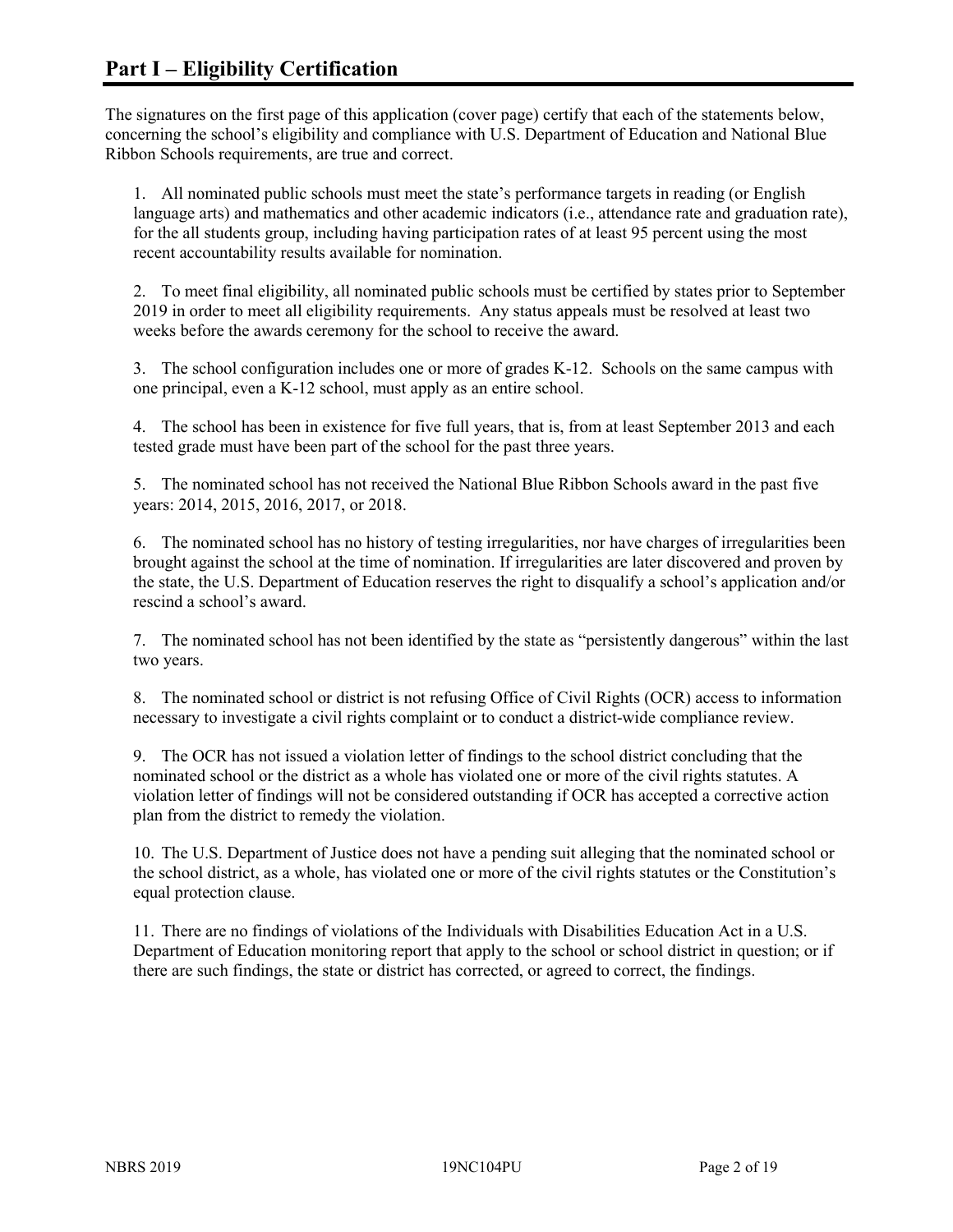# **PART II - DEMOGRAPHIC DATA**

#### **Data should be provided for the most recent school year (2018-2019) unless otherwise stated.**

#### **DISTRICT**

1. Number of schools in the district  $30$  Elementary schools (includes K-8) (per district designation): 9 Middle/Junior high schools 13 High schools 1 K-12 schools

53 TOTAL

**SCHOOL** (To be completed by all schools)

2. Category that best describes the area where the school is located:

[X] Urban or large central city [ ] Suburban [] Rural or small city/town

3. Number of students as of October 1, 2018 enrolled at each grade level or its equivalent in applying school:

| Grade                           | # of         | # of Females | <b>Grade Total</b> |
|---------------------------------|--------------|--------------|--------------------|
|                                 | <b>Males</b> |              |                    |
| <b>PreK</b>                     | 0            | $\theta$     | 0                  |
| $\mathbf K$                     | 0            | $\theta$     | 0                  |
| 1                               | 0            | $\theta$     | 0                  |
| 2                               | 0            | 0            | 0                  |
| 3                               | 0            | 0            | 0                  |
| $\overline{\mathbf{4}}$         | 0            | $\theta$     | 0                  |
| 5                               | 0            | $\theta$     | 0                  |
| 6                               | 0            | $\theta$     | 0                  |
| 7                               | 0            | $\theta$     | 0                  |
| 8                               | 0            | 0            | 0                  |
| 9                               | 50           | 64           | 114                |
| 10                              | 36           | 61           | 97                 |
| 11                              | 29           | 62           | 91                 |
| 12 or higher                    | 34           | 56           | 90                 |
| <b>Total</b><br><b>Students</b> | 149          | 243          | 392                |

\*Schools that house PreK programs should count preschool students **only** if the school administration is responsible for the program.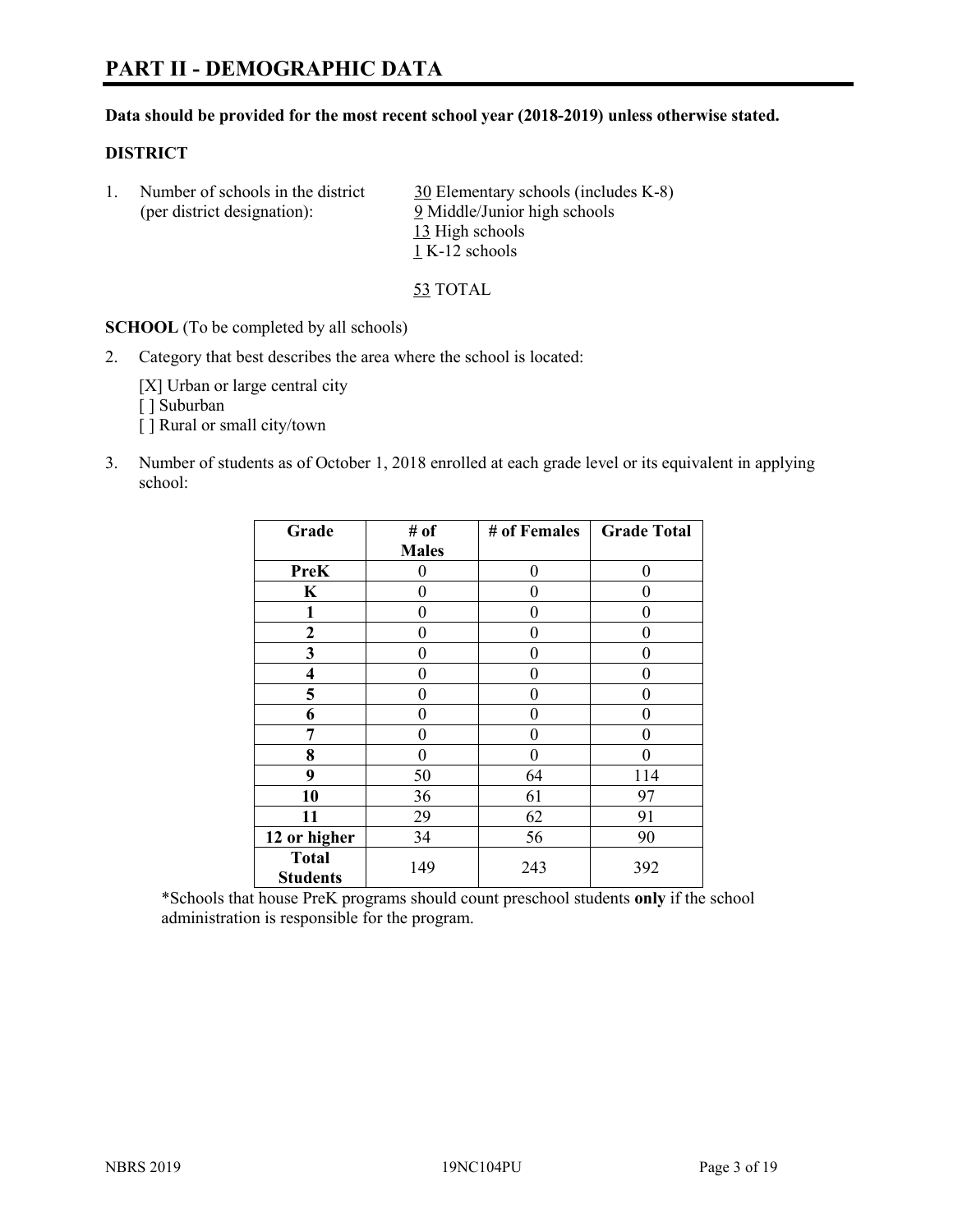- 4. Racial/ethnic composition of  $1\%$  American Indian or Alaska Native the school (if unknown, estimate): 3 % Asian 63 % Black or African American 25 % Hispanic or Latino  $\overline{0\%}$  Native Hawaiian or Other Pacific Islander 6 % White
	- 2 % Two or more races
		- **100 % Total**

(Only these seven standard categories should be used to report the racial/ethnic composition of your school. The Final Guidance on Maintaining, Collecting, and Reporting Racial and Ethnic Data to the U.S. Department of Education published in the October 19, 2007 *Federal Register* provides definitions for each of the seven categories.)

5. Student turnover, or mobility rate, during the 2017 – 2018 school year: 1%

If the mobility rate is above 15%, please explain.

This rate should be calculated using the grid below. The answer to (6) is the mobility rate.

| <b>Steps For Determining Mobility Rate</b>    | Answer |  |
|-----------------------------------------------|--------|--|
| (1) Number of students who transferred to     |        |  |
| the school after October 1, 2017 until the    |        |  |
| end of the 2017-2018 school year              |        |  |
| (2) Number of students who transferred        |        |  |
| from the school after October 1, 2017 until   | 5      |  |
| the end of the 2017-2018 school year          |        |  |
| (3) Total of all transferred students [sum of |        |  |
| rows $(1)$ and $(2)$ ]                        | 5      |  |
| (4) Total number of students in the school as |        |  |
| of October 1, 2017                            | 363    |  |
| $(5)$ Total transferred students in row $(3)$ |        |  |
| divided by total students in row (4)          | 0.01   |  |
| (6) Amount in row (5) multiplied by 100       |        |  |

6. English Language Learners (ELL) in the school:  $1\%$ 

2 Total number ELL

Specify each non-English language represented in the school (separate languages by commas): Spanish, Tagalog, Fars, Swahili, and Hindi

7. Students eligible for free/reduced-priced meals: 47 % Total number students who qualify: 183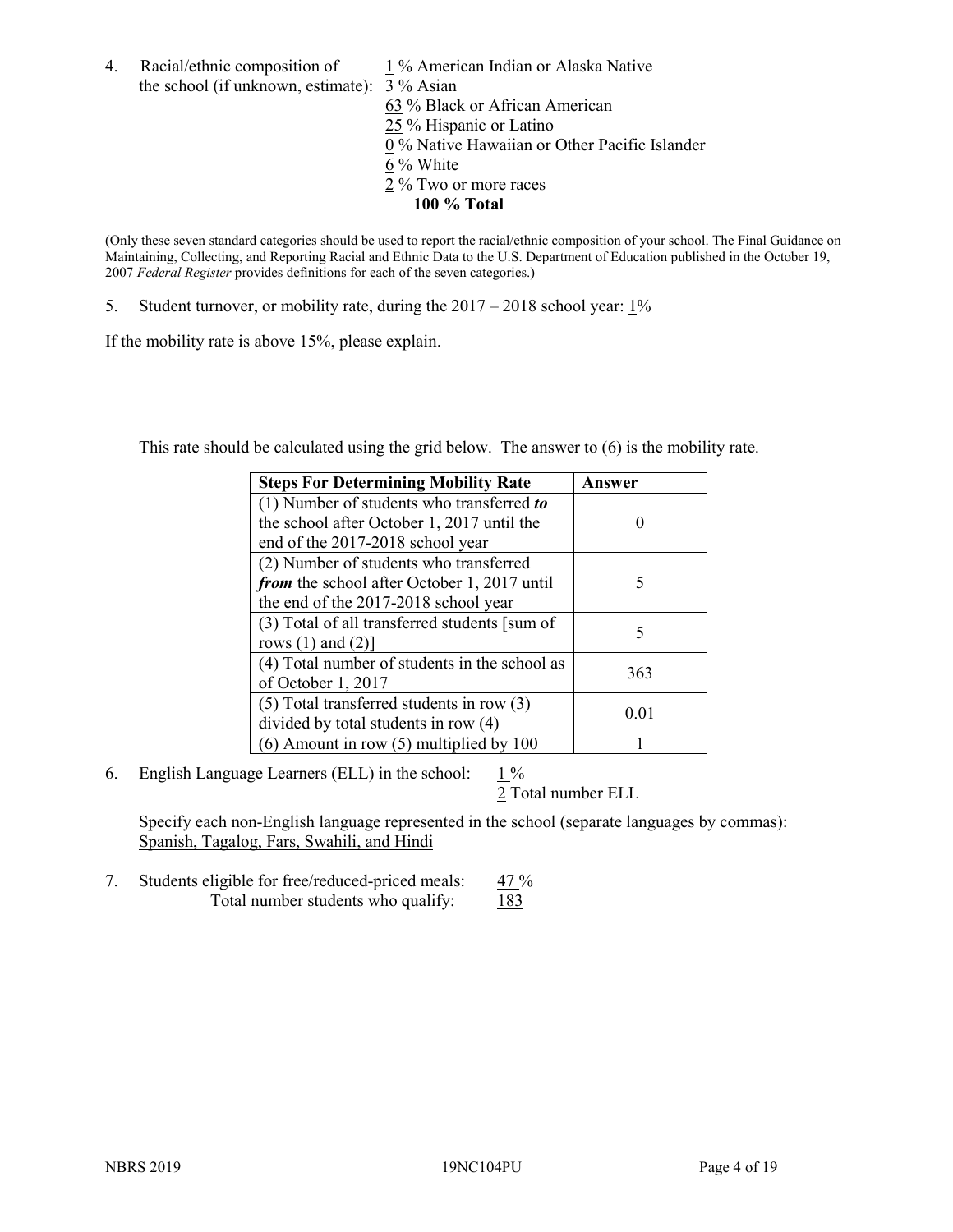2 Total number of students served

Indicate below the number of students with disabilities according to conditions designated in the Individuals with Disabilities Education Act. Do not add additional conditions. It is possible that students may be classified in more than one condition.

| 0 Autism                  | $\underline{0}$ Multiple Disabilities   |
|---------------------------|-----------------------------------------|
| 0 Deafness                | 0 Orthopedic Impairment                 |
| 0 Deaf-Blindness          | 1 Other Health Impaired                 |
| 0 Developmental Delay     | 0 Specific Learning Disability          |
| 0 Emotional Disturbance   | 0 Speech or Language Impairment         |
| 0 Hearing Impairment      | 0 Traumatic Brain Injury                |
| 0 Intellectual Disability | 0 Visual Impairment Including Blindness |

- 9. Number of years the principal has been in her/his position at this school: 7
- 10. Use Full-Time Equivalents (FTEs), rounded to nearest whole numeral, to indicate the number of school staff in each of the categories below:

|                                                                                                                                                                                                                              | <b>Number of Staff</b>      |
|------------------------------------------------------------------------------------------------------------------------------------------------------------------------------------------------------------------------------|-----------------------------|
| Administrators                                                                                                                                                                                                               | $\mathcal{D}_{\mathcal{A}}$ |
| Classroom teachers including those<br>teaching high school specialty<br>subjects, e.g., third grade teacher,<br>history teacher, algebra teacher.                                                                            | 14                          |
| Resource teachers/specialists/coaches<br>e.g., reading specialist, science coach,<br>special education teacher, technology<br>specialist, art teacher, etc.                                                                  |                             |
| Paraprofessionals under the<br>supervision of a professional<br>supporting single, group, or classroom<br>students.                                                                                                          | $\mathbf{\Omega}$           |
| Student support personnel<br>e.g., school counselors, behavior<br>interventionists, mental/physical<br>health service providers,<br>psychologists, family engagement<br>liaisons, career/college attainment<br>coaches, etc. | $\mathcal{D}$               |

11. Average student-classroom teacher ratio, that is, the number of students in the school divided by the FTE of classroom teachers, e.g.,  $22:1$  21:1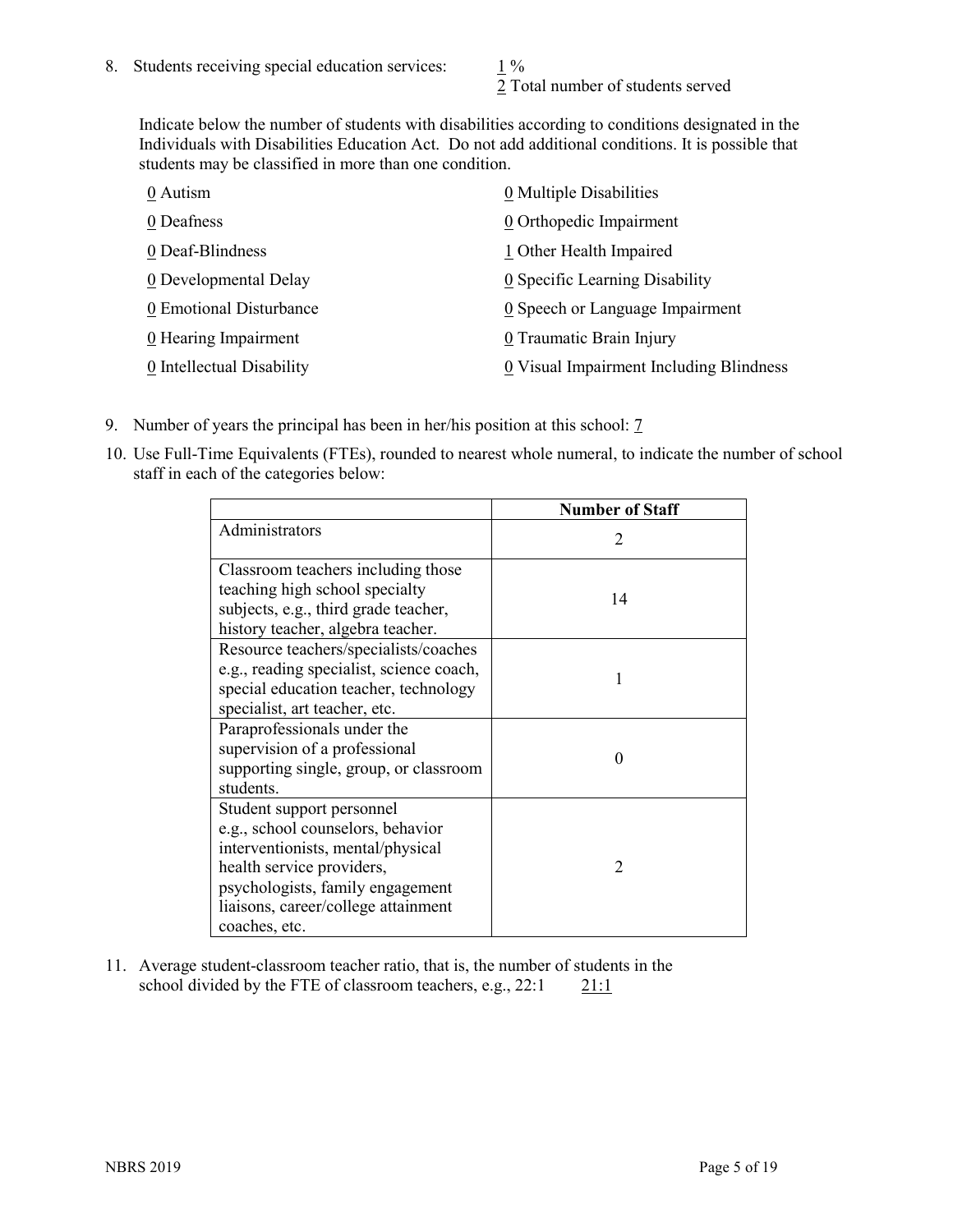12. Show daily student attendance rates. Only high schools need to supply yearly graduation rates.

| <b>Required Information</b> | 2017-2018 | 2016-2017 | 2015-2016 | 2014-2015 | 2013-2014         |
|-----------------------------|-----------|-----------|-----------|-----------|-------------------|
| Daily student attendance    | 98%       | 97%       | 97%       | $99\%$    | 98%               |
| High school graduation rate | $00\%$    | $00\%$    | $00\%$    | l 00%     | $^{\prime}\,00\%$ |

## 13. **For high schools only, that is, schools ending in grade 12 or higher.**

Show percentages to indicate the post-secondary status of students who graduated in Spring 2018.

| <b>Post-Secondary Status</b>                  |          |
|-----------------------------------------------|----------|
| Graduating class size                         | 80       |
| Enrolled in a 4-year college or university    | 95%      |
| Enrolled in a community college               | 3%       |
| Enrolled in career/technical training program | $0\%$    |
| Found employment                              | 3%       |
| Joined the military or other public service   | 0%       |
| Other                                         | $\Omega$ |

14. Indicate whether your school has previously received a National Blue Ribbon Schools award. Yes No X

If yes, select the year in which your school received the award.

15. In a couple of sentences, provide the school's mission or vision statement.

The mission of the Josephine Dobbs Clement Early College High School is to expand learning opportunities for students, to offer a rigorous curriculum that includes college courses potentially leading up to two years of college credits, and to provide in-depth support for students in those rigorous academic classes.

16. **For public schools only**, if the school is a magnet, charter, or choice school, explain how students are chosen to attend.

The selection is a computerized selection process that randomly assigns student applicants by the assignment priorities outlined by the Durham Public Schools Board of Education.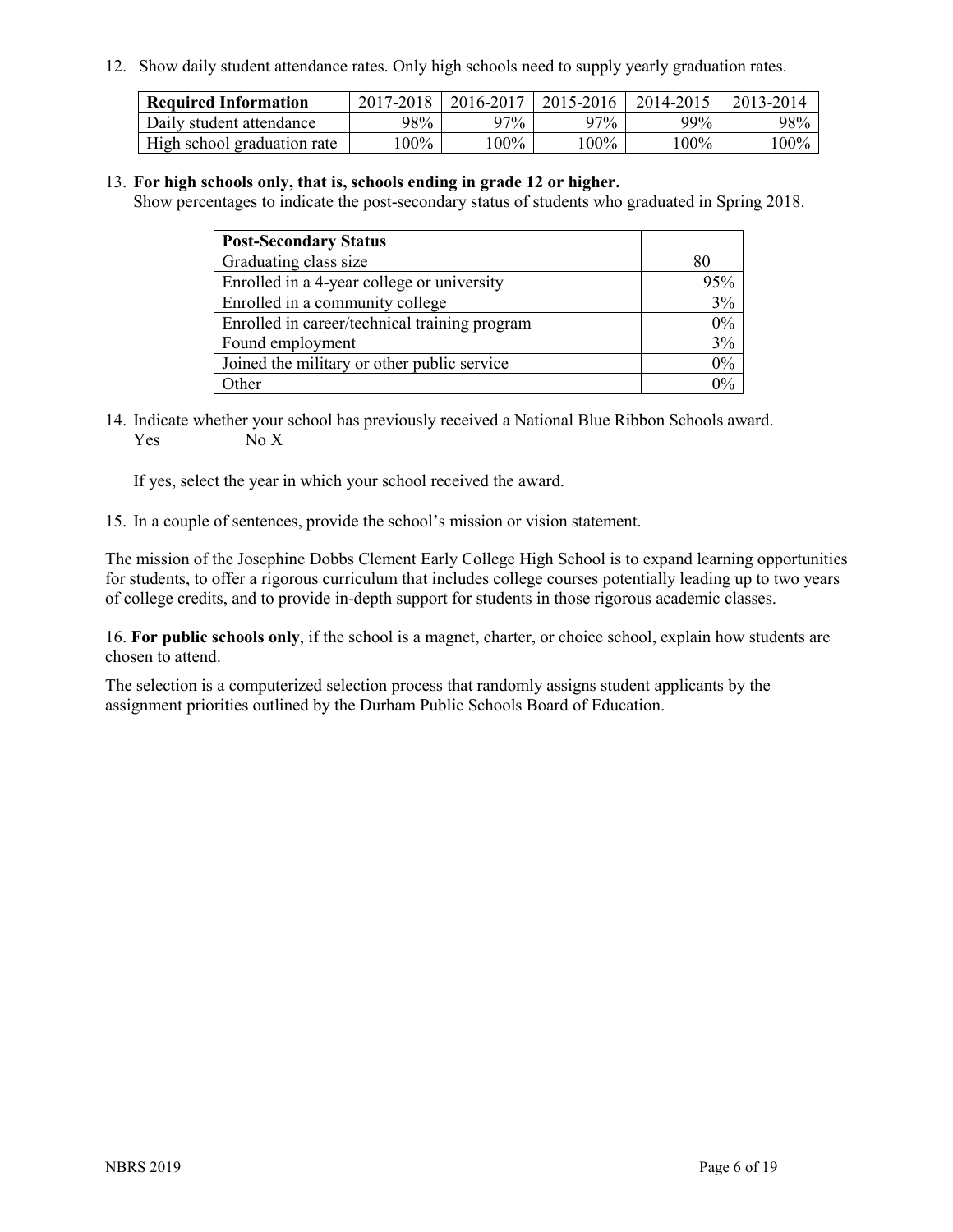# **PART III – SUMMARY**

Josephine Dobbs Clement Early College High School (JDC-ECHS) is a high school operating on the campus of North Carolina Central University. Located in Durham, North Carolina, JDC-ECHS is one of ten high schools in the Durham Public Schools District. Durham Public Schools encompasses the entire county of Durham, North Carolina with Durham as the county seat and a population of 263,016 (http://worldpopulationreview.com/us-cities/durham-population/). County demographics consist of 48.0 percent White, 39.7 percent Black or African American, 5.2 percent Asian, and 7.1 percent consist of Native Hawaiian or other Pacific Islander and other races. Durham Public Schools has a composite racial demographic of 43.8 percent Black or African American, 31.1 percent Hispanic/Latinx, 19.1 percent White, 3.5 percent Multiracial, 2.2 percent Asian, .2 percent Native American, and .1 percent Hawaiian/Pacific Islander. Approximately 62.29 percent of Durham Public Schools' students are on free and reduced lunch with 13 schools designated as Community Eligible. Community Eligibility Provisions entitles the school to be a 100 percent free lunch school. Due to the school districts' demographics and high rate of free and reduced lunch recipients, J.D. Clement Early College High School prides itself on being a school for all promoting upward mobility for all.

Josephine Dobbs Clement Early College High School (JDC-ECHS), named in honor of the first Black woman on the Board of Education the Board's first female chairperson, and a county commissioner, opened during the 2004-2005 academic school year on the campus of the historically Black college and university, North Carolina Central University (NCCU). The University was one of the first four-year institutions to enter into a partnership with a local school district allowing a high school to operate on a college campus. JDC-ECHS is an autonomous cooperative innovative high school with its designated principal, administrators, teachers and support staff. The partnership allows at least 80 percent of the communities' (Durham County) students falling in at least one of the following categories: (1) first-generation, (2) English language learners, (3) economically disadvantaged, and (4) underrepresented academically, an opportunity to matriculate in an accelerated program providing high school completion and the ability to earn up to 60 or more college credits.

J.D. Clement Early College High School launched through the support of Bill and Melinda Gates, The SECME (Southern Consortium of Minorities in Engineering) Foundation, New School Project, and former Governor Mike Easley's NC Learn and Early College High School Initiative and under the direction of Dr. James Ammons (former NCCU Chancellor). The school is a promising high school enrolling approximately 400 students. JDC-ECHS maintains its beginning focus of providing community students with a rigorous curriculum, opportunity to obtain up to two years of college credit (60 or more credit hours), and a chance to develop necessary 21st-century skills for successful mobility. Thus far, the school achieved numerous distinctions.

JDC-ECHS received the North Carolina Department of Public Instruction (NCDPI) A+ report card rating during the follow academic school years: 2014-2015, 2015-2016, 2016-2017, and 2017-2018. During the 2013-2014 academic year the school earned an A rating. For the past six years, JDC-ECHS achieved 100 percent graduation rate (2012-2013, 2013-2014, 2014-2015. 2015-2016, 2016-2017, and 2017-2018). In 2018, JDC-ECHS received recognition as a RAMP (Recognized ASCA Model Program) school. The counseling department follows the principles of the American School Counselor Association. As part of the counselling program, the school implemented MTSS (Multi-Tiered System of Support) ensuring student academic success. Along with MTSS, JDC-ECHS provides tutoring for all high school departments and incorporated Saturday ACT and SAT boot camps. To assist with EOC (End of Course Assessments), departmental teachers facilitated Saturday Academy sessions allowing students to instruct on mastered concepts. To support college coursework, students receive services from NCCU's Writing Studio, University College's tutoring services, and Math Lab. In 2018, Newsweek recognized J.D. Clement Early College High School as a bronze medal school.

Ensuring college readiness, JDC-ECHS uses NCCU's Faculty Development department to keep updated on the most successful teaching practices. Presently, JDC-ECHS and NCCU collaborate with teaching strategies of Kagan Cooperative Learning program. The JDC-ECHS departments of Social Studies, Math, English, and Science collaborate with NCCU faculty through joint meetings establishing learning strategies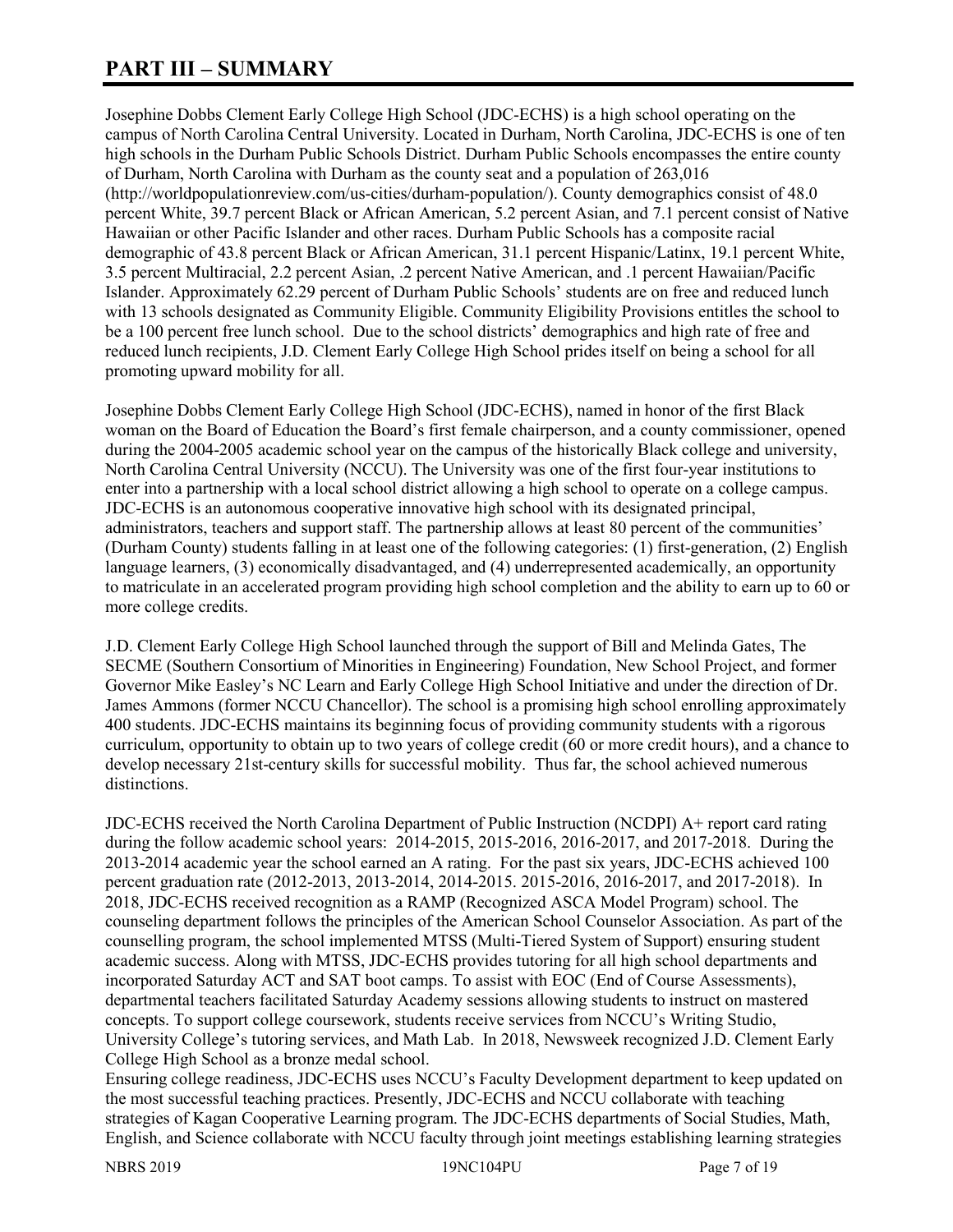to incorporate in the district's curriculum supporting college and career readiness. JDC-ECHS students conduct Chemistry labs with NCCU faculty and students in one of NCCU's Chemistry labs using concepts of the ACS (American Chemistry Society).

Recently, JDC-ECHS partnered with NCCU's Health department implementing S.A.D.D (Students against Destructive Decisions). Along with the S.A.D.D collaboration, JDC-ECHS works with NCCU's Diversity and Inclusion department creating cultural diversity and acceptance of all. The diversity collaboration ends with a Multicultural Night celebrating all cultures represented by student population. All collaborative efforts have a "students first" vision allowing high school students development and growth. JDC-ECHS is proud to be a school catering to the needs of all students and a purpose of facilitating growth of the "whole child", not just academics.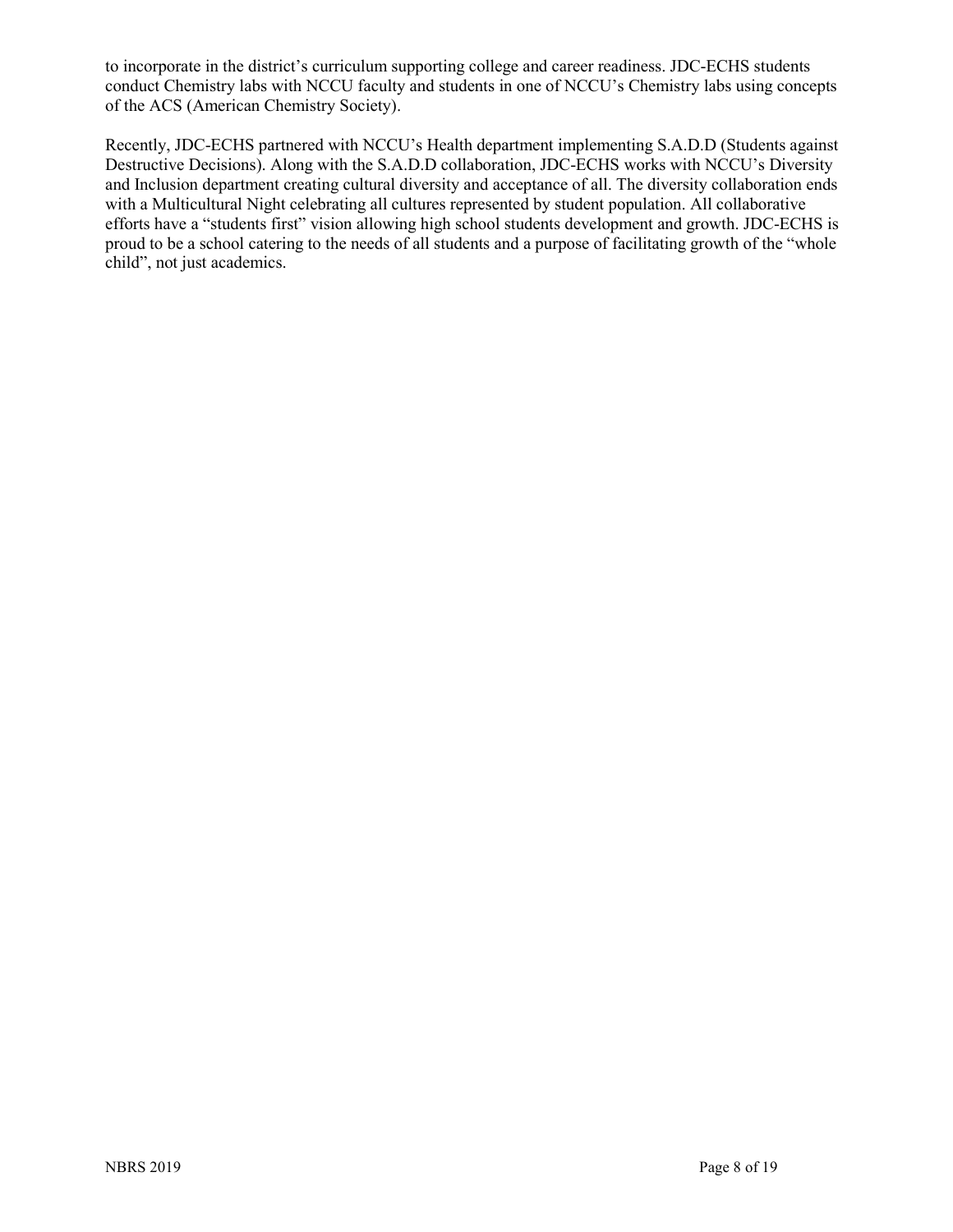# **1. Core Curriculum:**

#### **1a. Reading/English language arts:**

J. D. Clement Early College High School has a comprehensive course of study allowing student to be dual enrolled in college courses at North Carolina Central University. Therefore, students can complete the majority of their high school requirements during the first two years of high school. Each academic year, starting with the 9th grade, students' academic plans creates a gradual decrease in high school courses requirements and an increase in college courses. Upon successfully completing high school requirements, student move more into the rigor of college courses. The curriculum at the Early College High School is intended to prepare students for early undergraduate study and are based on the district's adoption of the common core curriculum. It is for that reason that the high school portion of our course of study focuses on traditional academic high school courses, English (four credits), Mathematics (four credits), Social Studies (three credits), and Science (three credits). Health and Physical Education (one credit), Foreign Language (two credits), and electives (fourteen credits) are obtained through college coursework as dual enrollment. Students receive the traditional college credit for each course and one high school credit.

High School courses are delivered using a modified block daily schedule which features four ninety-minute periods and one daily thirty-minute Triple A. The Triple A is used for course tutoring, club activities, and character-building activities. Most high school classes are taught at the honors level. Teachers at JDC-ECHS, all of whom are highly qualified, are highly encouraged to embed high levels of rigor in all academic course work. Students are expected to think critically and make individual meaning of their learning experiences.

As a predominantly minority A+ school, the Josephine Dobbs Clement Early college relies heavily tiered differentiated instruction, explicit instruction, and technology-based support. Tiered differentiated instruction is appropriate for the eclectic learning dynamics of a culturally diverse school environment. Teachers allow students to work on the same assignment with multiple final products. The tiered approach allows teachers to engage high achievers while not distinguishing low achievers or academically challenged students. The tiered approach allows students to needing content reinforcement to build on their understanding and the students with a firm understanding extends what they already know. One way of tiered differentiate instruction used at JDC-ECHS is creating a visual final product or addressing a writing product. All students learn the same content and the final product is based on academic level, which students select. Explicit learning takes place when each student arrives in class. Each teacher displays their daily standards and learning outcomes. Students are conditioned to read displayed material upon entering the classroom. Throughout the curriculum, teachers employ a variety of teaching strategies and techniques that put our students on the path to college. Some of the other techniques encompass four broad categories (Check for Understanding, Academic Ethos, Ratio, and Five Principles of Classroom Culture).JDC-ECHS offers four level of honors English classes, English I, English II, English III, and English IV. The common core standards incorporate the following anchor standards: college and career readiness, reading, writing, speaking and listening, literature, reading informational text, foundational skills for writing, and measuring complexity, quality and range. The foundational course of Honors English I students explore the ways that audience, purpose, context shape oral communication in all forms, including media and technology. Emphasis is placed on communicating for purposes of personal expression, meaningful communication of informational, argumentative, critical, and literary purposes. Honors English II focuses on British and American literature. Students read, discuss, and write about classical and contemporary world literature with and emphasis on identifying cultural significance. Students examine literature in a cultural context to appreciate the diversity and complexity of world issues connecting global ideas to personal experiences. Honors English III analyzes United States literature as it reflects to social perspective and historical significance using language for expressive, expository, argumentative, and literacy purposes. Honors English IV is comprehensive integrating all previously learned language art forms. Each Honors English level equips students for life-long learning using a variety of learning strategies. Explicit learning explains the learning outcomes and standards in a way that students enter the classroom with a sense of what and how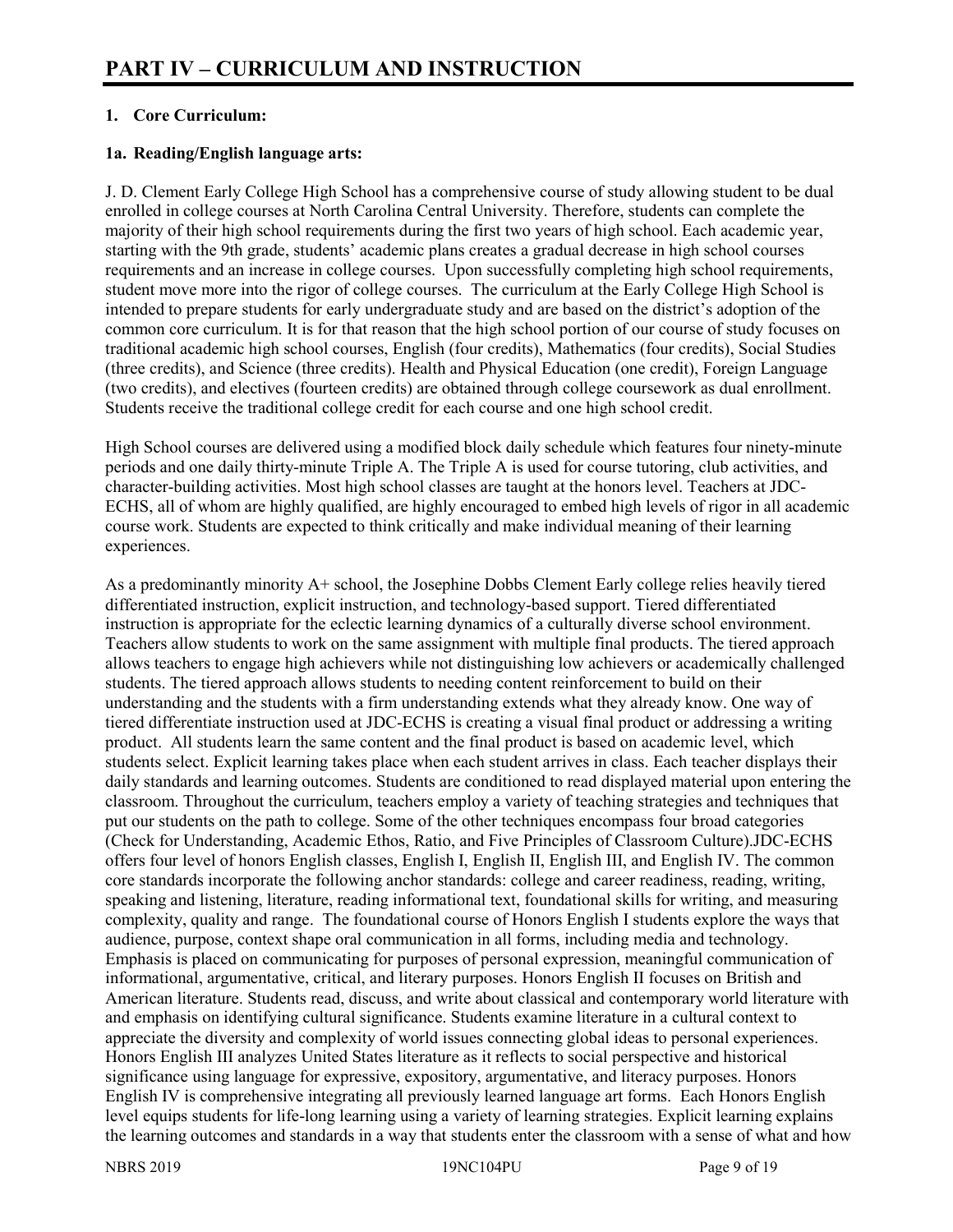they receive instruction. Differentiated learning using the tiered approach creates learning cohesion and does not identify any learning style allowing students to best fit their style in the proposed learning activities.

## **1b. Mathematics:**

The core math department consist of Common Core Math 1, 2, 3, and Honors Pre-Calculus. Common Core Math's 1, 2, and 3 emphasize the following: making sense of problems and preserving ways to solve the problem, reasoning abstractly and quantitatively, constructing viable arguments and critique the reasoning of others, modeling mathematics by applying math applications to everyday life and society, strategically using appropriate mathematical tools, attending to precision, looking for structures or patterns, and repeating applied concepts. Common Core Mathematics for high school students stresses college and career readiness. The conceptual standards for high school common core mathematics include number and quality, algebra, functions, modeling, geometry, and statistics and probability. Each core standard includes a detailed list of learner outcomes which are displayed across the department. Each mathematics teacher differentiate instruction using a variety of strategies, such as, tiered instruction (using visualization tools for solving mathematics problem, expressively writing out steps for solving problems, modeling problem-solving through varied application) and selecting differentiated problems (problem complexity assigned to learner capability). Math teachers use the zone of proximal development when structuring differentiated instruction. This technique ensures each teacher consider mathematical readiness of each student and their level of mathematical confidence. The mathematics department offers a wide range of tutoring services before and after school and during Triple A. Students are identified as mathematically struggling, average, or gifted during Summer Bridge's mathematical assessment. Summer Bridge allows mathematics teachers to begin assessing student needs before they enter the classroom on the first day of school. The additional planning time aids with the mathematics department success with student growth.

#### **1c. Science:**

The Science department teaches three subjects Biology, Earth and Environmental Science, and Chemistry. The biology curriculum continues students' investigations and deepens the understanding of the cells, molecular basis of heredity, biological evolution, interdependence of organisms, matter, energy and organization in living systems, and adaptive responses of organisms. Environmental and Earth Science emphasizes the functions of earth's systems with a focus on matter, energy, plate tectonics, origin and evolution of the earth and solar systems, environmental awareness, materials availability, and the cycles that circulate energy and material through the earth system. Chemistry continues the exploration of the structure of matter along with chemical reactions and the conservation of energy. Inquiry is applied to the study of the transformation, composition, structure, and properties of substances. Each course incorporates the concepts of college and career readiness while delivering instruction through tiered differentiated processes. Each course within the science departments is project-based allowing for team building and collaborative learning.

The chemistry class conduct lab experiences with the faculty and students of NCCU's chemistry department. All courses provide hands-on activities to ensure application of course concepts. The collaboration with NCCU allows exposure to the principles of the American Chemical Association. Due to the collaboration, early college students have the opportunity to participate in Project SEED, a summer research program for economically disadvantaged students. During the summer program, students work alongside scientist in a research laboratory.

#### **1d. Social studies/history/civic learning and engagement**

The Social Studies Department has two courses: Honors World History and Honors Civics and Economics. World History explores recurring themes of human experience common to civilizations around the globe from ancient to contemporary times. The application of the themes of geography and an analysis of cultural traits of civilization helps students understand how people shape their world and how world events shape them. The course examines the historical roots of significant events, ideas, movements, and phenomenon that created continuity and change. Civics and Economics allow students to acquire the skills and knowledge to become responsible, effective citizens. The economics portion of the class focuses on personal financial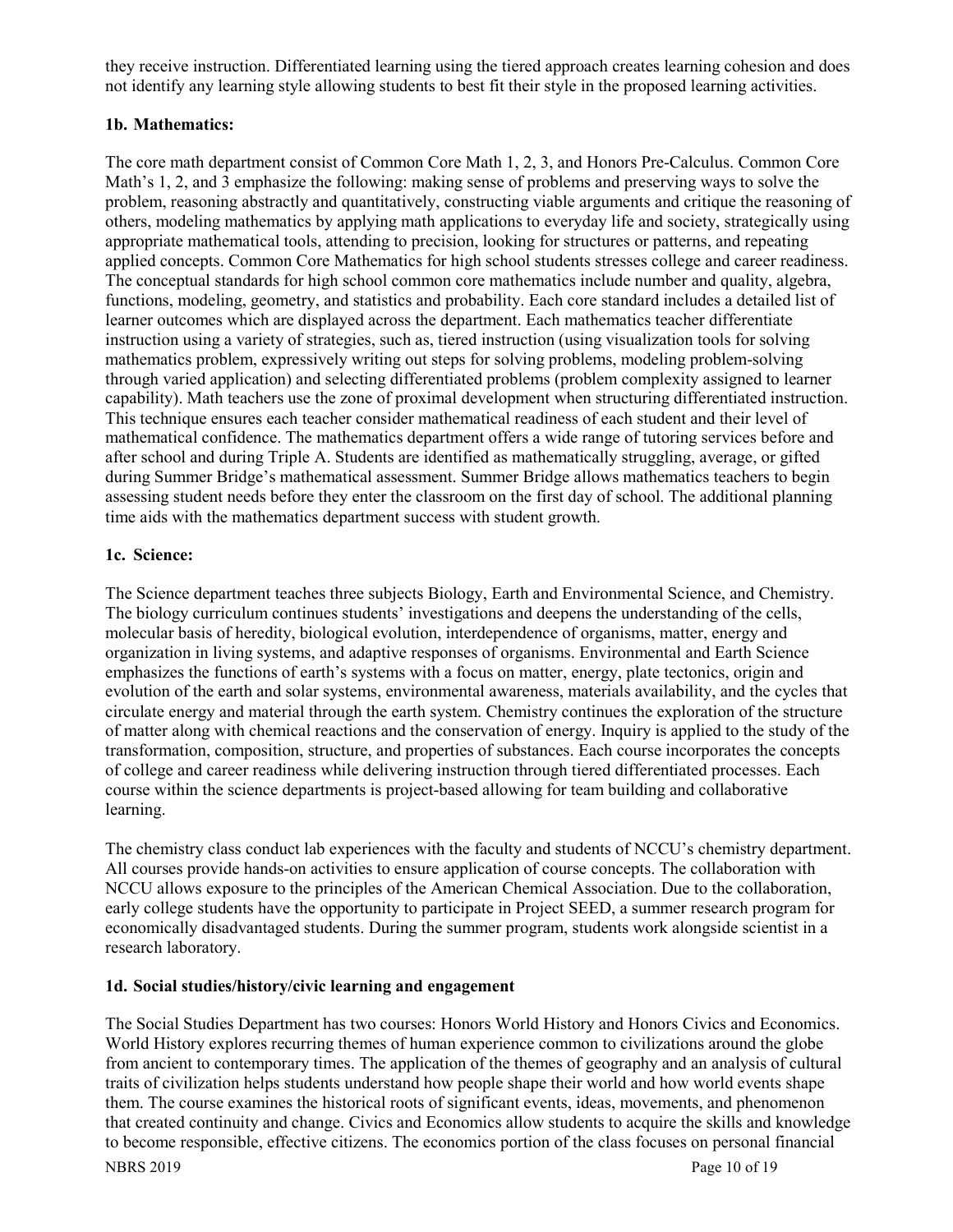responsibility and being a good consumer. Students become aware of how legal and political systems operate in the United States and is a foundation for the college American History I and II course. The differentiate tiered instruction for this department consists of project-based learning along with experiencing historical times. Final projects are multifaceted with visual, written, and dramatic assessments. Student participate in a rendition of the Cotton Club. Students also perform a living wax museum of historical figures. To make the wax museum interactive, visiting students and teachers pushed imaginary buttons to get the actor/actress to convey historical information about the character.

#### **1e. For secondary schools:**

The process of student assessment should align with curricular goals and educational objectives in order to accomplish the best educational outcome. Assessment results are used to put the necessary strategies in place to monitor students' progress within individual programs, establish curricular content and delivery methods. The assessment process here at the early college begins with the utilization of diagnostics during Summer Bridge. During Summer Bridge, incoming freshmen are required to take diagnostics in reading, writing, math, science. There is a teacher representative for English, math and science to deliver diagnostics and results. The results are explained to the students indicating strengths and areas for improvement so that students are aware of objectives and expectations. Teacher and student awareness and understanding of assessment data and results is instrumental to meeting objectives. Here at the early college, the data retrieved from diagnostics during summer bridge along with EVVAS predictions (past NCFE and EOC scores), district benchmarks, and academic software such as study island, web-based study applications such as Quizlet, Quizzes, Gimkit, and CommonLit are used to monitor student progress and improvement throughout the school year.

# **1f. For schools that offer preschool for three- and four-year old students:**

# **2. Other Curriculum Areas:**

Students take most non-core subject courses for dual enrollment on the campus of North Carolina Central University (NCCU); our partnering university. Dual enrollment is when a student is enrolled in high school and college simultaneously allowing the credits to apply both to high school diploma requirements and college graduation requisites.

The first dual enrollment courses all students register for are those they need to meet requirements for a high school diploma (Health/PE, American History I, American History II, Foreign Language Level 1, Foreign Language Level II). The high school physical education and health requirement are taking as two separate courses Health and Fitness. Once students receive a high school credit to world history they are dually enrolled in American History I and II. Students take a college placement test to determine which level of Spanish, French or German they will begin, students typically place in the first level except for students whose first language is Spanish. Those students will typically take Intermediate Spanish I and II or make the decision to take two levels of another language.

Students will need additional dual enrollment classes to fulfill elective credits for graduation requirements, these courses are selected by the student, parent and university liaison. Just as students follow a four-year plan to complete high school graduation requirements, they also select a college major and follow that four year plan.

Visual and performing arts are taking depending upon a student's major. Many students participate in performing arts at their base high school after school or with NCCU performing arts department after school or when they are not in class during the school day. All students have access to NCCU library, but because they are on campus most of the day upperclassman have the opportunity to utilize it more often. Freshman and sophomore students use the college library primarily after school, during the day they have access to our student lead library. This library has text relating to students interest. Students are surveyed and books are ordered. They are allowed to check books in and out during the school day.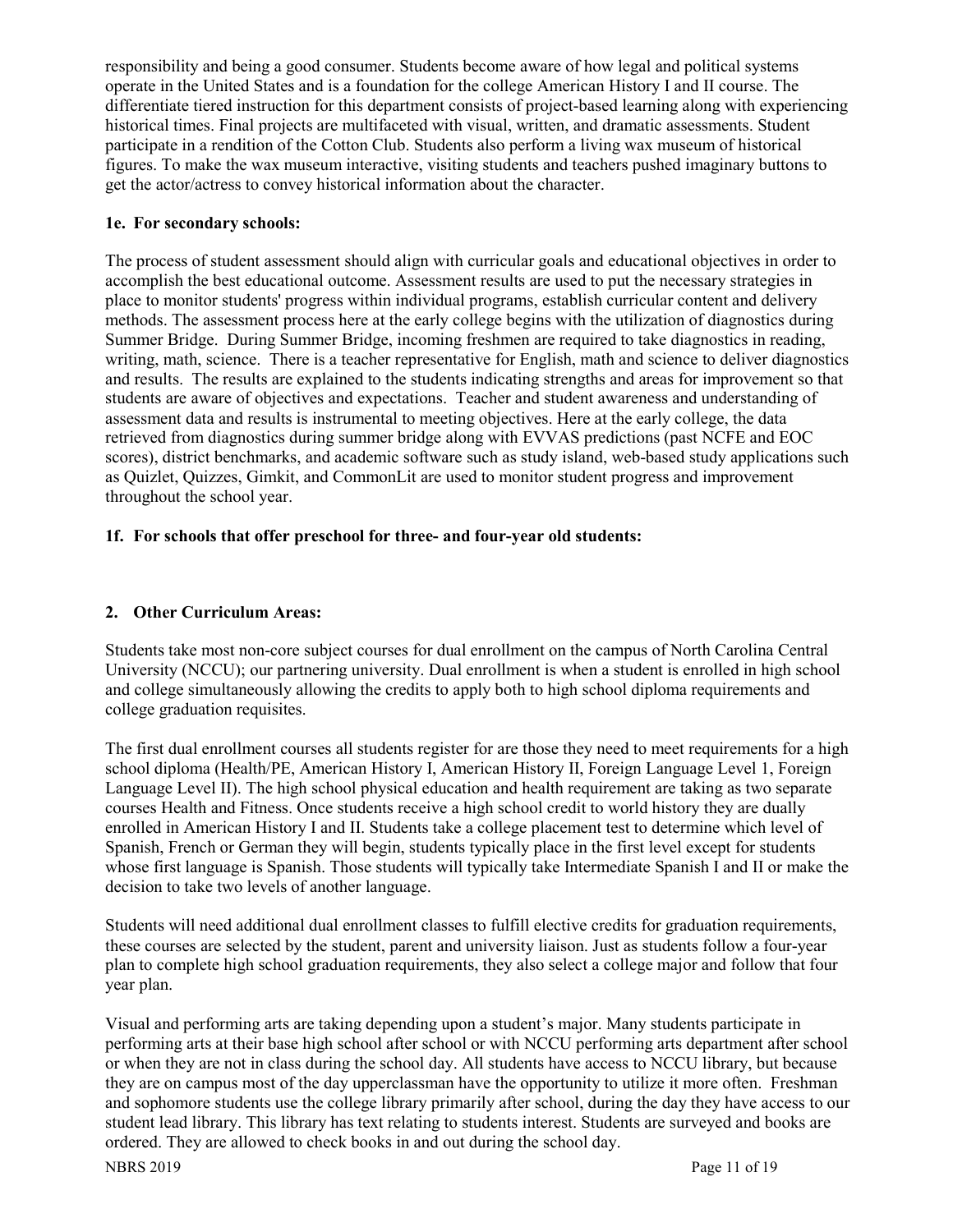All freshman students are enrolled in Success 101 a high school elective that focuses on providing students with the skills necessary to be successful during their secondary and post-secondary educational, military and/or work career. Emphasis are placed on the acquisition of study skills, development of techniques for time management, procedures for Internet use, and learning modalities unique to individual students. In addition, students analyze the importance of post-secondary education by exploring everyday living expenses through real-life applications and researching career and post-secondary opportunities. The use of technology to prepare and present information, conduct research, develop media skills, and apply problemsolving strategies in the academic disciplines is included.

Freshman students attend freshman-check in on Mondays. During Triple A (30 minutes during the school day designed for tutoring and clubs) students receive lessons on character traits. Character traits are carefully selected and agreed upon by 9th grade teachers to meet the specific needs of all students in the 9th grade. The lesson plans are created by the school counselor and shared with teachers to deliver.

Sophomore students receive classroom lessons on careers. These lessons provide students with the opportunity to explore careers and match internet to career choice. All sophomores take the Pre-ACT, the results are reviewed with the students, and they use their test scores to relate them to future career goals. Students research what is the average test scores of professionals in the fields they are interested.

Juniors explore careers during the Week of Welcome (WOW) which is the first week of each semester. During this time collegiate courses have not started and the school counselor works delivers junior achievement lesson designed for students to learn about career clusters, high-growth jobs, and careerplanning as well as prepare them for job shadowing. During WOW students are allowed to select from three different sites to job shadow. Once they complete the experience they complete a survey and discuss their experience. The information gathered about student future career interest drives the presenters at career day. All students receive classroom lessons from the school counselor on what to expect at career day and questions to ask. Juniors are asked to list top three career choices after career day. Once the choices are received the school counselor makes arrangements for students to have a more personalized job shadowing experience during spring semester WOW.

Three areas of high school requirements taught on the University level are Health and Physical Education, Foreign Languages, and American History. These three areas are considered dual enrollment courses. Dual enrollment is when a student enrolled in high school students enroll in college courses simultaneously, receiving one high school credit and University assigned college credit per course. Students starting college courses during their 9th-grade high school academic year. NCCU is a liberal arts university requiring all students to participate in an interdisciplinary curriculum through the matriculation of general education courses (GEC).

NBRS 2019 Page 12 of 19 The GEC curriculum requirements have six components: communications in English and Foreign Languages, Mathematics and Science, Social Sciences, Arts and Humanities, and Health and Wellness. Communications in English and Foreign Languages (9-15 credit hours) allow students to develop skills and competencies in written expression in English. NCCU permits students learn to communicate and understand the secondary languages of Spanish, German, or French. The foreign language courses satisfy the foreign language requirement for high school graduation. Because the student takes foreign language on the college level students do not have to take the courses again as college students. Spanish speakers may place out of elementary Spanish and still achieve two levels of Intermediate Spanish. Mathematics and Science general education requirement extends the high school mathematical knowledge. With the NCCU and JDC-ECHS collaboration in Chemistry, high school students gain knowledge of college rigor. Social Sciences explores the historical and social developments that define world cultures and the impact of anthropological and geographical influences. The high school requirement of American History I and II fall into this GEC category. American History I and II Arts and Humanities allows high school students to demonstrate an understanding of the aesthetic, historical, cultural and social foundations of literature, performing and visual arts, philosophy and/or religion. Students are exposed to various forms of visual and performing arts and these historical foundations of the genera. Health and Wellness is also considered dual enrollment. High school students take Health Education and Physical Education assisting with the understanding of personal, mental, and physical health issues, as well as, understanding the importance of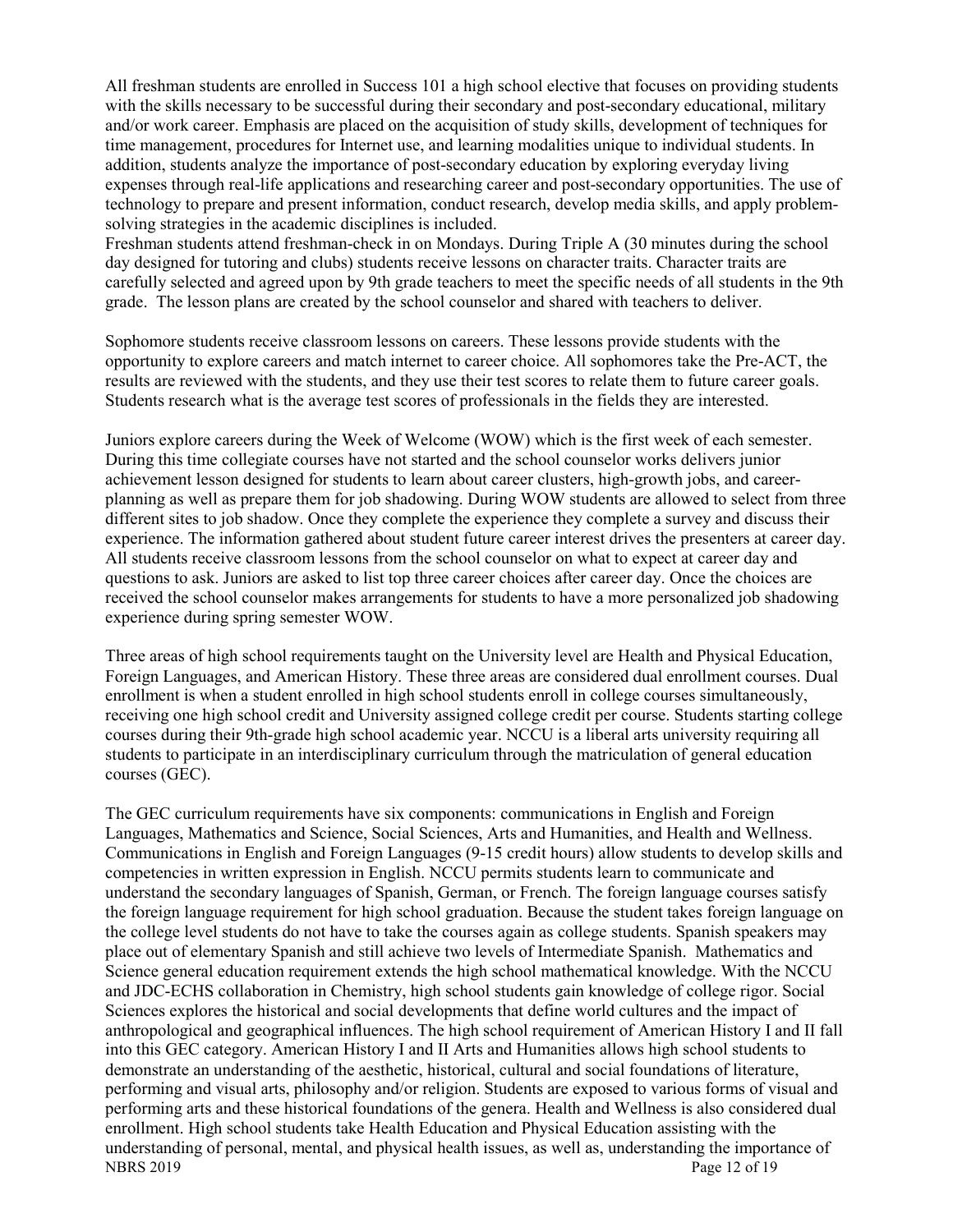physical education.

North Carolina Central University's School of Education created and implemented a technology course entitled "Emerging Technologies". The course provides formal training on Microsoft products, such as Word, Excel, and PowerPoint. Students engage in using "scratch" and "CS First" to learn coding creating interactive stories, animations and games. The course prepared the high schools for working with computerbased college courses and submitting work through the University's Blackboard system. JDC-ECHS students have access to the James E. Shepard Memorial Library where they learn researching techniques and how to properly use MLA and APA formatting.

As educators at JD Clement Early College High School (ECHS), teachers create classrooms that maximize the success of all students, and we accommodate a diverse range of skills, needs, and interests. The school's small size (approximately 400 students) provides the opportunity for individualized instruction. ECHS focus on students for whom a smooth transition into postsecondary education is challenging. The school implements Multi-Tiered Systems of Support (MTSS), which is an integrated, multi-tiered system of instruction, assessment, and intervention designed to meet the achievement and behavioral needs of all learners. MTSS is a framework designed to ensure high-quality instruction. In utilizing the MTSS at JD Clement (ECHS) teachers implement various strategies/interventions to meet the need of our students.

Strategies/interventions utilized by our educators are, but not limited to, the following: subject area tutoring (before & after school); consistent communication with parents as it relates to progress monitoring; organization/study skills/time management strategies support made available for struggling students; online tutorials, Saturday School, Department meeting to discuss student concerns, just to name a few. Additionally, Triple A, a program that is a school wide initiative, was created to assist all students in the areas of Academic, Attendance & Attitude (behavior). By following teaching strategies/interventions it prepares our teachers to support all students in reaching their full learning potential.

#### **3. Special Populations:**

As educators at JD Clement Early College High School (ECHS), we create classrooms that maximize the success of all students, and we accommodate a diverse range of skills, needs, and interests. The school's small size (approximately 400 students) provides the opportunity for individualized instruction. ECHS focus on students for whom a smooth transition into postsecondary education is challenging. The school implements Multi-Tiered Systems of Support (MTSS), which is an integrated, multi-tiered system of instruction, assessment, and intervention designed to meet the achievement and behavioral needs of all learners. MTSS is a framework designed to ensure high-quality instruction. In utilizing the MTSS at JD Clement (ECHS) teachers implement various strategies/interventions to meet the need of our students.

Strategies/interventions utilized by our educators are, but not limited to, the following: subject area tutoring (before & after school); consistent communication with parents as it relates to progress monitoring; organization/study skills/time management strategies support made available for struggling students; online tutorials, Saturday School, Department meeting to discuss student concerns, just to name a few. Additionally, Triple A, a program that is a school wide initiative, was created to assist all students in the areas of Academic, Attendance & Attitude (behavior). This program consists of tutoring and clubs. Students are not allowed to participate in clubs if they have any grades below 70%. If students have grades below 70% they are required to attend tutoring with their area of concern teacher during the mandated Triple A time frame. By following teaching strategies/interventions it prepares our teachers to support all students in reaching their full learning potential.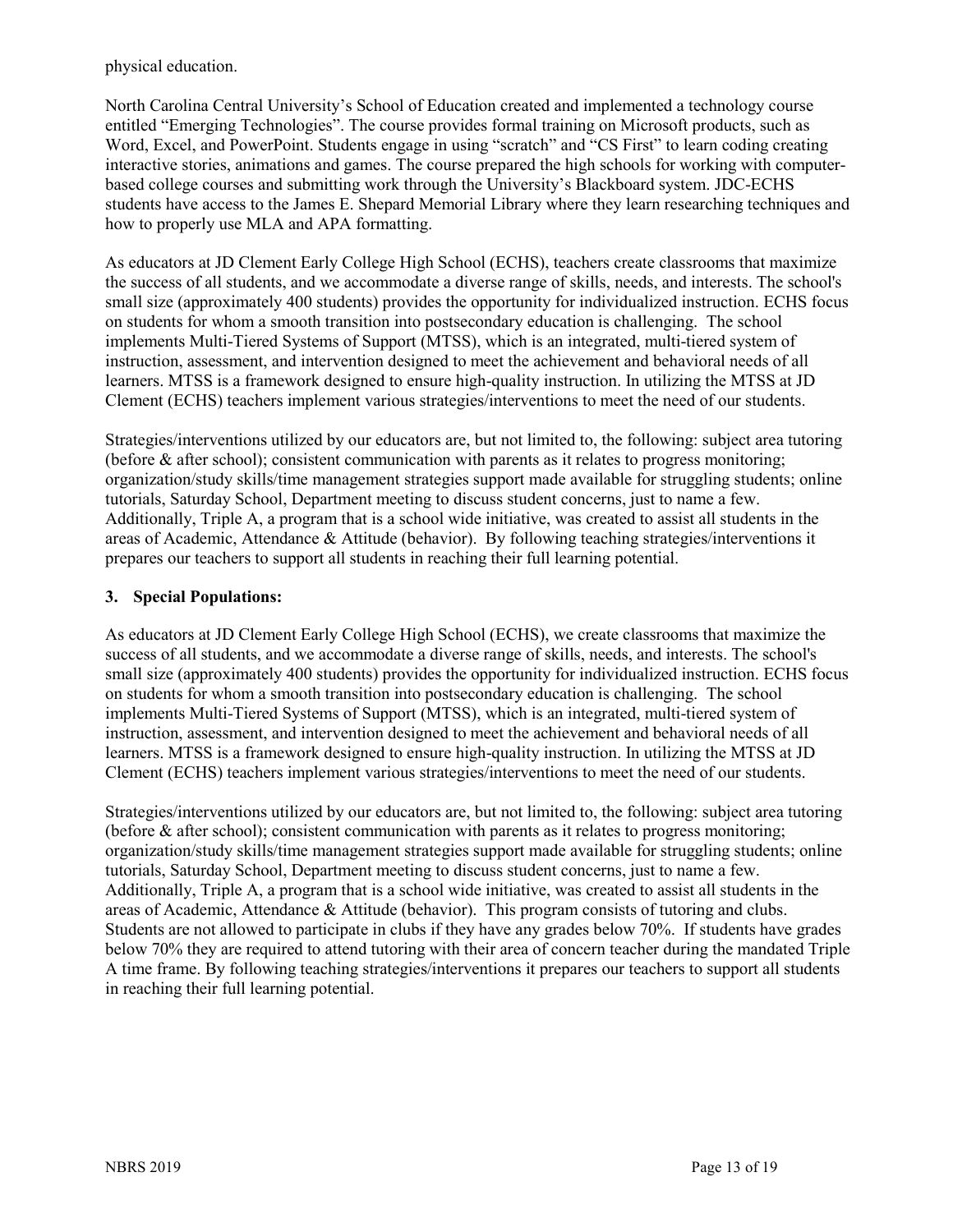## **1. School Climate/Culture:**

J.D. Clement Early College High School' culture encompasses positive teams working together for the betterment of each student. School leadership assures the mantra of "all voices" heard. All voices (administrators, liaison, teachers, students, parents, community, and staff) heard encapsulates everyone being a part of the decision-making process and implementation of policies and procedures satisfies the question "how does it promote student growth academically, socially, or emotionally. The school's heightened student achievement is cultivated in a safe, stimulating, and cooperative learning environment. To accomplish high levels of student growth, the school operates as one team with many members.

The school's climate/culture is data-driven through the disaggregation of the Teacher Working Condition Survey and the Student Climate Survey. The two surveys assess the school's culture and climate and ensures positive development of practices enhancing the performance of the faculty, students, and staff. We discuss the good, bad, and the ugly to set out the criteria for improvement by developing SMART goals as a community. The open-door policy of administrators allows teachers and students an opportunity to be heard promoting a sense of value and support. Every accomplishment is celebrated through announcement, social activity, or a pat on the back.

Administrative walk-throughs and teacher peer observations allows everyone to witness best practices and areas of improvement. The collaborative work environment promotes cohesion, consistency, and cooperation among all. Students observe consistency within all classrooms because the school developed a common language ensuring rigor and relevance within content areas. Classrooms display content standards and daily learning outcomes. Cooperative learning keeps all students engaged and the students become responsible for their learning. The teachers are not teachers but facilitators of learning.

JDC-ECHS has a 30-minute Triple A time for club activities, tutoring, project collaboration, and social stimulation. Each teacher selects a club based on their interest allowing students to make the decision of participation. If a club or activity is not available, students submit a proposal requesting addition. The committee reviewing proposals consist of faculty, staff, parents, and students. Again, the proposal must be in response to how does it benefit student growth academically, socially, or emotionally.

Everyone takes an active part nurturing each student. There is a strong commitment to the development of professional teacher-student relationship. Teachers become mentors, confidants, and a person to talk to about teen issues. The school is strong on academics, but we also believe in the development of the "whole child".

# **2. Engaging Families and Community:**

Increasing parental and community engagement is always an area of continuous improvement for JDC-ECHS' School Improvement Team (S.I.T.). The School Improvement team consist of administrators, teachers, counselor, partnership liaison, parents, and community. S.I.T. has the responsibility of approving and implementing school policies and procedures based on data. At J.D. Clement Early College High School, we created a family-like structure where every student, parent, and community member feel special and a part of the high school's program. One unique feature of JDC-ECHS is the continued partnership with North Carolina Central University (NCCU), allowing dual enrollment. Therefore, a comprehensive framework of parent and community involvement engages parents and community. Each academic year begins with and open house for each grade level. Open house events allow dissemination and reiteration of the school's vision, and mission. Discussions regarding expectations of parents to ensure academic, social, and emotional growth of each student occurs during open house. Each semester, JDC-ECHS hold parent/student curriculum nights to update parents on upcoming school activities, policies and procedures, steps toward graduation, understanding the high school and college transcripts, college transition, and more. To assist our English language learners, an interpreter facilitates the translation process. Effective forms of communication include: school website, weekly update call by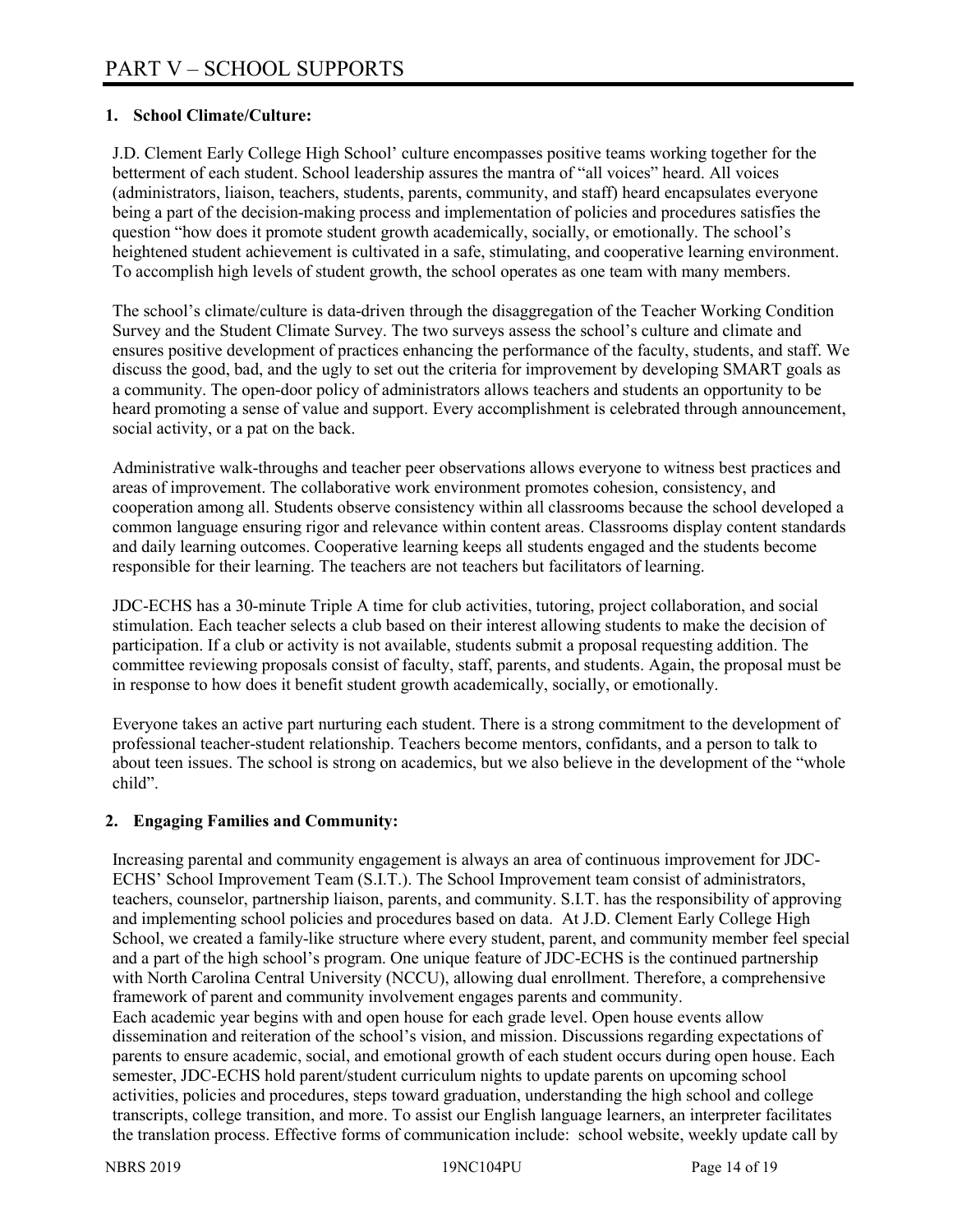Principal, distribution of progress reports every three weeks, quarterly report cards, memos, regular schedule of notices, and newsletters. Teachers make regular phone calls to parents with information about student success and areas of improvement. Teacher-parent conferences occur on a regular basis. JDC-ECHS' parent conferences must include a positive observation of the student along with improvement feedback.

Parent and community volunteering are other form of successful community engagement. PTSA conducts an annual survey identifying available talents, and locations of volunteers for school events. Through a listserv sponsored by the PTSA, parents and the community assist with honor roll breakfasts, fundraising, annual fish fry, holiday Angel Tree, annual talent show, Teacher Appreciation Week, multicultural celebration night, awards programs, and various holiday performances. Due to the lack of intramural sports at JDC-ECHS, students participate in sports activities at their base high school, creating additional opportunities for students to engage in the community. Parents and faculty attend these outside activities to show student support.

Lastly, JDC-ECHS consistently identify and integrate resources and services from the community to strengthen our programs, family practices, and student learning and development through the NCCU partnership, Cisco, and Durham County Government.

#### **3. Professional Development:**

To fulfill the professional development vision we have for our faculty/staff, we utilize an approach that fosters teacher leadership through a peer coaching initiative. It is our belief that this approach has the potential to propel teacher leadership in our building and be a job embedded catalyst for continuous improvement in teaching and learning. This approach has had a significant impact on our faculty

We as a faculty create and implement leadership cadres for teachers to serve in leadership roles for the large categories of school operations and decision making. Needed teacher leadership cadres are identified each year, and then a teacher interest survey distributed allowing teachers to identify areas of personal interest in teacher leadership. Once the teacher leadership cadres are developed, goals are set for the year. One faculty meeting is set aside monthly for teaching and learning cadres to report on progress. The teacher cadres are tweaked and modified yearly based on a needs assessment.

Another strategy we use to improve pedagogical practices is "Teacher Rounds." Every teacher is required to conduct at least one instructional round per semester whereby they observe host teachers to determine which common instructional framework practices are being employed. Teachers note what they saw by using "I notice", "I enjoyed", I wonder" and I suggest statements. After conducting an instructional round, they reflect to identify instructional practices that were successfully employed and how they will impact teaching and learning.

To increase our level of support for new teachers in our professional learning community, we established an orientation day for faculty before the start of school. During this time we share with new teachers to the profession as well as new teachers to Durham Public Schools, safety requirements, instructional expectations, classroom management techniques, and protocols, processes, and procedures. Job coaching based on focused areas from the North Carolina Educators Evaluation System are incorporated as well.

All teachers are required to develop goals for their growth plans based upon individual identified needs. Professional Development plans are reviewed quarterly, including evidence to indicate progress towards meeting established goals set for each teacher. Professional development needs are identified in the plans.

We also participate in professional development provided by the district as well as the option of offerings provided by partnership organizations, such as NCCU and Research Triangle Institute (RTI). In addition to these activities, coaches work closely with teachers to identify any gaps so that differentiated opportunities will be provided to address targeted individual needs.

NBRS 2019 Page 15 of 19 At the end of the year, a survey is conducted to determine needs and offerings for the next year. Once we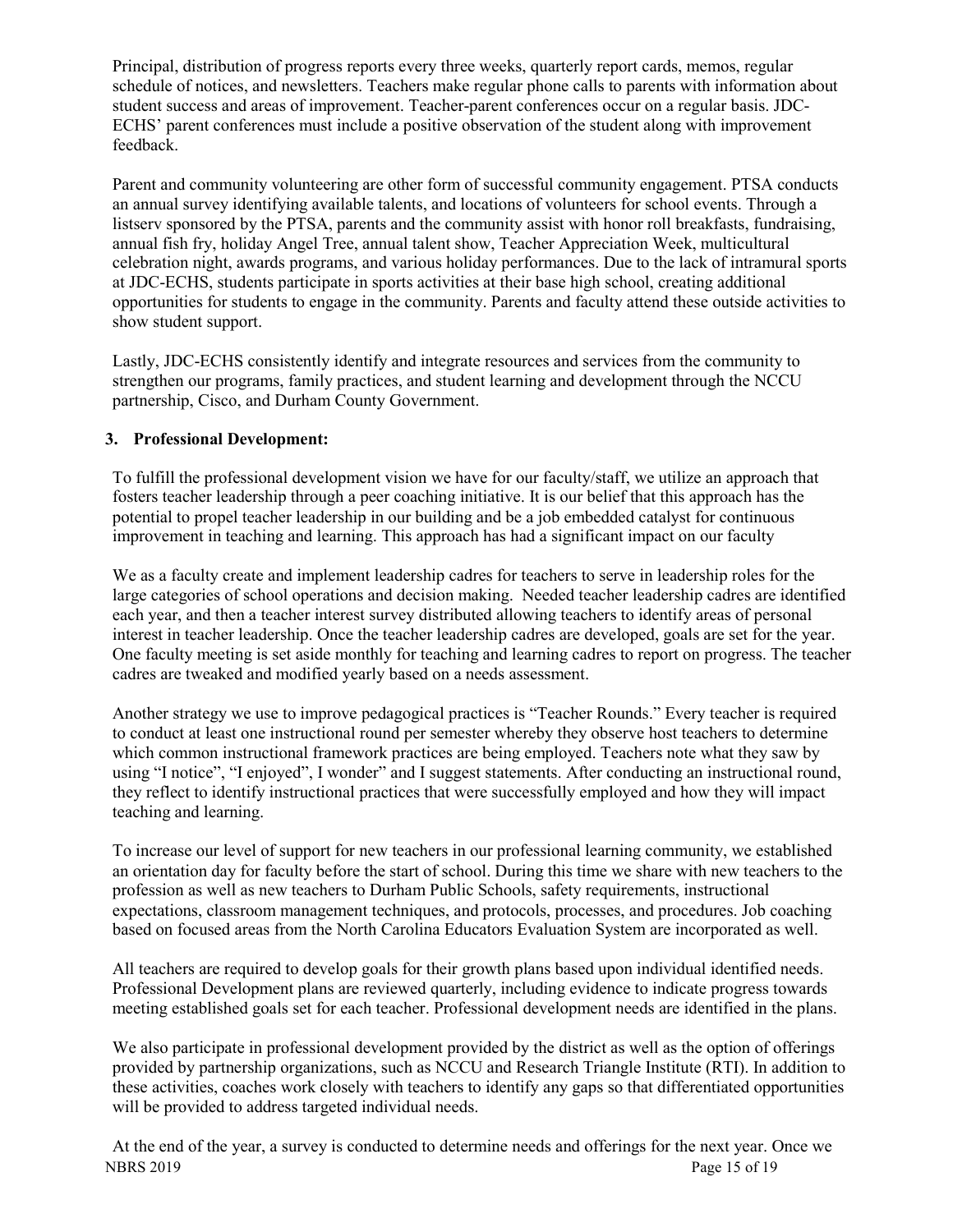determine the needs, the professional development team determines a focus for the year and sends out a calendar outlining the PD sessions for that school year.

# **4. School Leadership:**

J.D. Clement Early College is an autonomous high school located on the campus of North Carolina Central University. Our mission is to expand learning opportunities for students, by offering a rigorous curriculum that includes college courses leading up to two years of college credit, and to provide in-depth support for students. The school's small size provides the opportunity for individualized instruction. Our students graduate with a high school diploma and up to two years of college credit towards a bachelor's degree. By creating a structure in which the high schools years are compressed with the number of years required to receive college degrees, the Early College is centered around improving graduation rates and better preparing students for entry into high skill careers. That is a powerful statement.

The process of using well considered tactics to communicate a vision for an organization is crucial to the success of the school. The school's identity is derived from the vision and mission of the school. Strategic leadership manages, motivates and persuades staff to share that same vision.

Leading change in school is a very daunting task especially if people are very comfortable with the status quo. Longstanding traditions and rituals are hard to change if you don't get buy in from all the stakeholders involved. My goal is to be true to the model. We are an early college high school and our mission is to graduate students in four years with up to two years of college credit. To that end, I have to create with stakeholders a vision for the school that holds true to the model.

How do I do it? First I involve all the stakeholders in creating the shared vision. This is done through our School Improvement Planning. Communication between the stakeholders fuels positive energy. Parents, teachers, students and the community at large feel vested when they know they have been a part of creating the vision. In an effort to lead change, we strategically (Goal Team) develop smart goals based upon a need's assessment after a thorough analysis of data.

Leading changes requires constant communication, trust, and buy in. You have to get buy in from almost everyone in order to be successful. Change does not happen overnight. I heard someone say, the only person who wants change is a baby with a wet diaper. Transparency is another condition that I create in my efforts to lead change. You must be transparent and don't try to change everything all at once. If it's not broken don't try to fix.

Additionally, I create teams of people to distribute leadership roles and responsibilities. It is my belief that distributive leadership creates opportunities for a leader to involve faculty and staff in this process by allowing them to assume a leadership role. Sometimes people are more eager to get on board when they are in a leadership position. School improvement planning ensures that parents, community members and staff members have autonomy to make decisions and supports the decisions made as a part of the collective decision-making process.

Consequently, leading change is not easy. You have to be very strategic and create the vision with stakeholders. A vision must capture people's attention and imagination. It cannot be done alone.

School Leadership has changed significantly over the last decade due to increased accountability demands, new Common Core/ Essential Standards, and continuous appeals for the use of more outcome-based measures. Consequently, the primary role of the principal is to be an effective instructional leader with the primary responsibility of promoting learning and success of all students at high levels.

In an effort to keep staff focused on student learning, we begin with the end in mind. Our work is focused, intentional, and collaborative. Four guiding questions drive the work of our professional learning community: What is it we want the students to learn? How do we know they are learning? What do we do when they learn it? And what do we do when they don't learn it?

NBRS 2019 Page 16 of 19 I keep the faculty focused by shifting the focus of instruction from teaching to learning; forming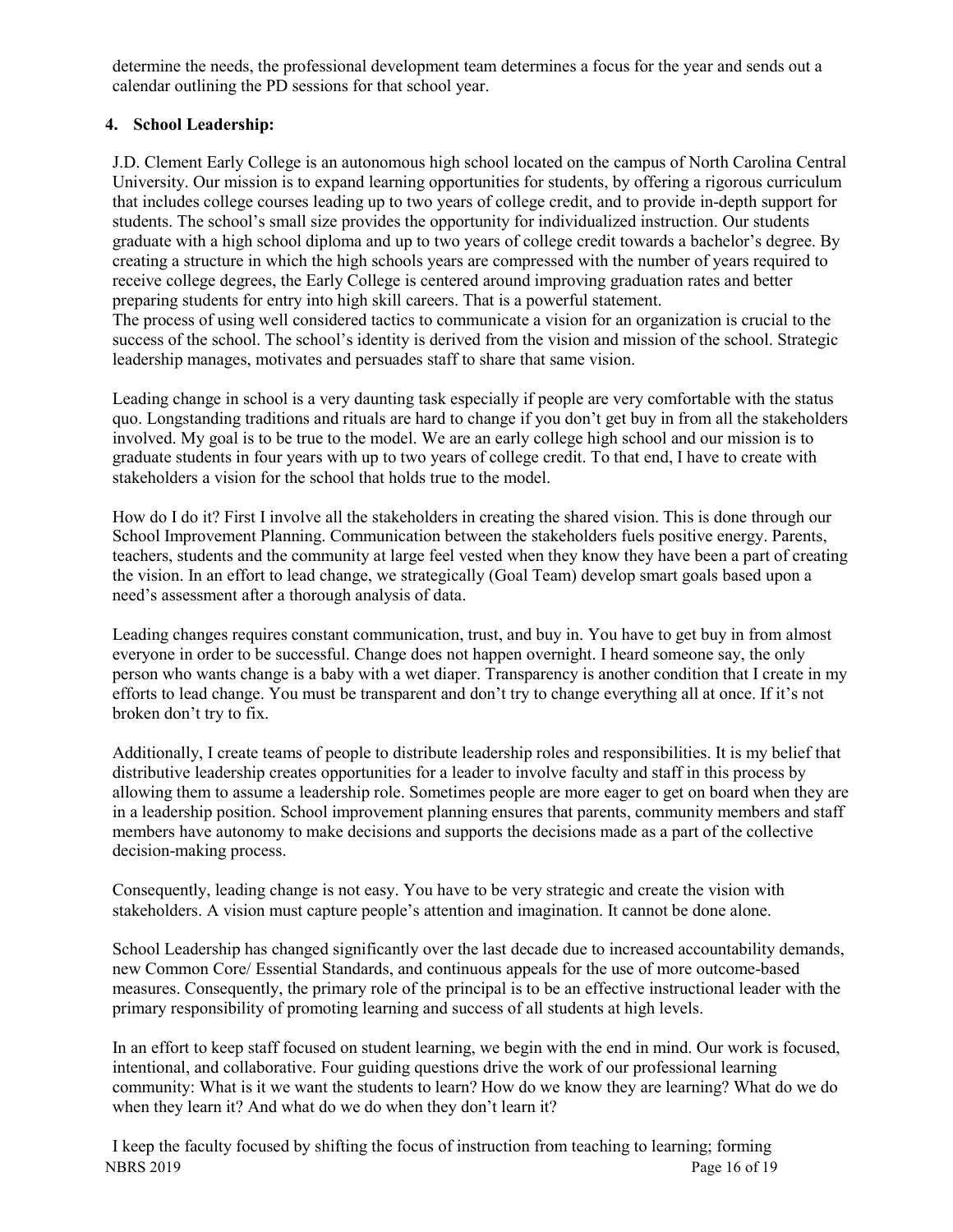collaborative structures and processes for faculty to work together to improve instruction; and ensuring that professional development is ongoing, differentiated, and aligned with our school goals. Moreover, this is accomplished by using data to improve learning, providing support for teachers with teaching tools, and the support they need to help all students reach high performance levels, access to curriculum guides, textbooks, lessons or teaching units that match curriculum goals, or specific training connected to the school curriculum, and aligning curriculum, instruction, and assessment. These areas of support form the framework for accomplishing sustained schoolwide success for all our students.

Finally, in addition to providing professional development for teachers, we have an intervention and a comprehensive suite of supports for students who lag behind (Level I and IIs). The supports are academic and non-academic and include before, during, and after school tutoring and Saturday Academy. Collectively, as a school it is our mission to graduate every one of our students in four years, with up to 60 credit hours of college coursework, ready for college or the workforce. Thus, our Professional Learning Community is strategically designed and structured, so teachers are not working in isolation. Collaboration is the key to the PLC work we do. All departments have a common planning time that allows for daily professional learning team meetings that focus on student learning, instruction, and assessments. These meetings are monitored through meeting notes posted to a shared folder to ensure the teacher's expectations are aligned with the school's instructional goals. Anytime we are together we are a PLC and there is no negativity. The focus must remain on learning.

Heightened student achievement is cultivated in a safe, stimulating, and cooperative learning environment. My role as a cultural leader is to ensure that the culture is driven by the vision, mission, values, beliefs, and goals of the school. In order to perform this task everything we do has to be done through people and teams. The implementation and response to policies is monitored consistently and feedback is provided to the school improvement team.

As a Professional Learning Community, a culture of collaboration, distributed leadership, and continuous school improvement has been established in our school. Our teacher leadership cadres and Professional Learning Teams meet daily and monthly to make decisions about what is taught, what is assessed, what is learned, and the total school program. Their effectiveness is monitored through, lesson plan notebooks, common assessments, learning targets on the board, I can statements, student work on the walls, and meeting notes and agendas posted to a shared folder.

Our focus as a collaborative work environment promotes cohesion, consistency, and cooperation among staff. The Teacher Working Conditions Survey and the student climate survey are examples of data sources used to evaluate our culture and the overall impact of performance of staff and students. We share the good, the bad, and the ugly. Once the results are shared, we develop SMART goals as a community to improve in the areas that need developing.

Daily walk throughs and evaluations are conducted to track student progress. Teachers are aware of the "look fors" and "ask abouts." We use a common language in our school to access rigor and relevance in the classroom. Collaborative decision making for improvement strategies keeps everyone engaged and focused on the mission. We also celebrate our accomplishments no matter how small. Individuals are recognized and rewarded based on established criteria during faculty meetings. For example, one of our goals this past year was to grow double digits in all EOC tested areas. Though we celebrated everyone for our great accomplishment of the A+ rating on our performance report card, four teachers stood out as our "Super Hero." Because they met the goal, they were presented our Super Hero Awards.

Teachers are empowered to take on leadership roles in the classroom, in the school, and in the district. They are evaluated two to four times a year to ensure they are making adequate progress based upon the goals they set in their personal professional development plans. If they have an idea for an initiative, if it impacts student achievement it is granted. We are a college-going culture and as such, everything we do is done with excellence. As the leader of the school, the appropriate behaviors that develop a sense of well-being among staff, students, and parents are modeled every day. All stakeholders are motivated and empowered to make a difference.

NBRS 2019 Page 17 of 19 Communication is the key to ensuring that we are all working towards the same common goal. I have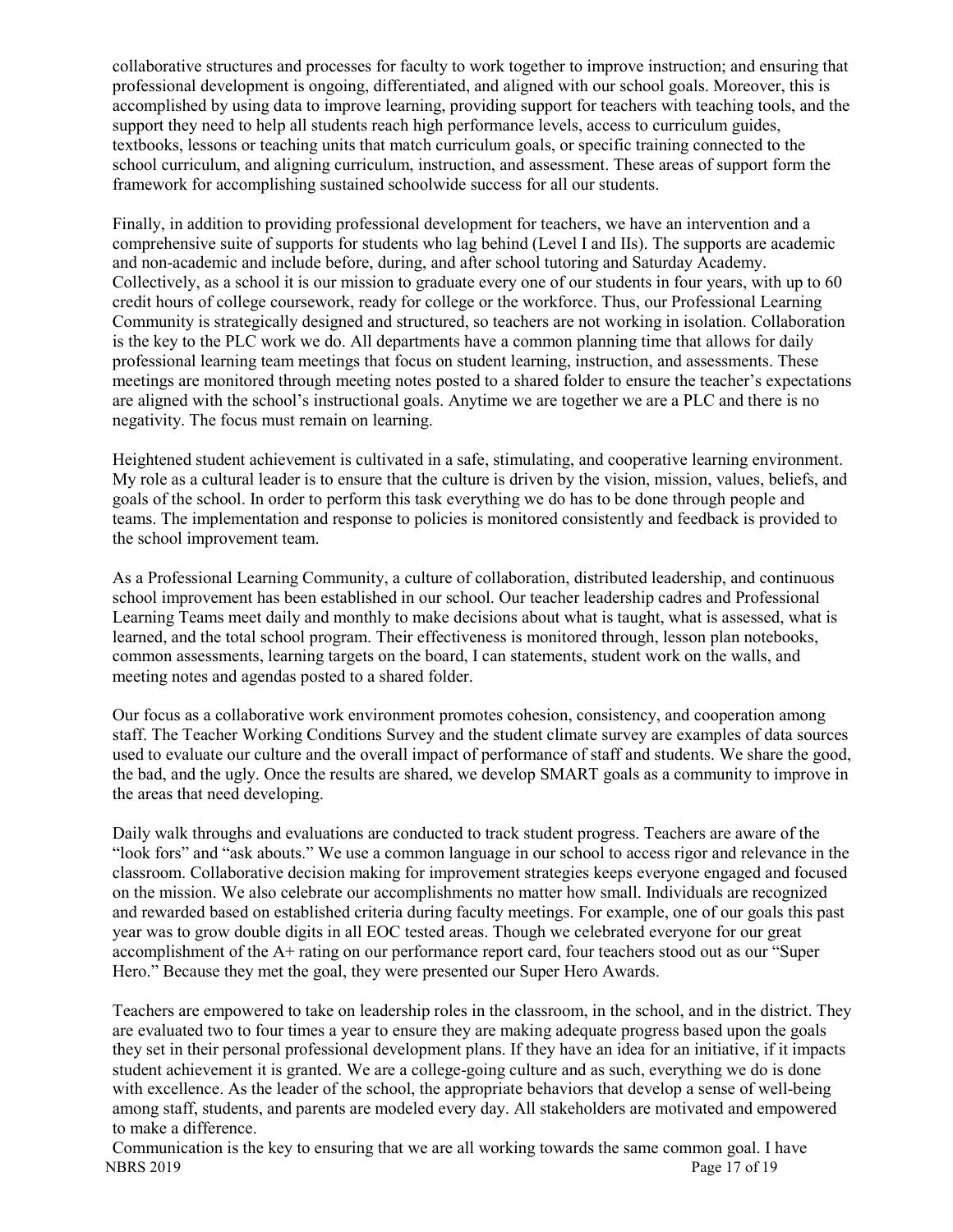designed and developed effective forms of communications that are systematic for communicating school wide expectations. I ensure this process by sending out a weekly update every Sunday night at 7:00 p.m. outlining the events of the week and expectations. I follow up with a newsletter that is emailed to the teachers with upcoming events, expectations, and important dates to remember. Morning and afternoon announcements are made daily over the intercom, communicating the same expectations and events to students. We begin with the pledge of allegiance and end with an educational quote daily.

Furthermore, monthly assemblies are incorporated into our processes for systematic communication. This affords me the opportunity to meet with each grade level separately to reinforce the code of conduct, expectations for behavior, and to receive feedback from students concerning any issues they may have. The assemblies build a sense of community and they give students a voice in the decision-making process.

Another strategy used to communicate academic expectations to all stakeholders, is the personal post it notes I write to each student that is placed on his/her report card when they are distributed. This sends the message to everyone that I am aware of the student's performance and my expectation is for you to excel at a high level. I communicate phrases like "Congratulations Super Star, you made the A Honor Roll," or "Dare to be the Best," and "keep up the good work." "I believe in you." And for those that are not performing well or need to show improvement, I write "What happened in biology?" Or "stay focused and study longer, you can do it." Or "See me we need to set up tutoring."

We also have a Triple A (Advisory, Academic, and Assistance) period that meets for 30 minutes daily. Students are afforded the opportunity to get tutoring and academic assistance where needed and to attend club activities. Teachers communicate and reinforce school wide expectations during advisory. Our PBIS celebration is twice a year where we celebrate and reward students who have demonstrated appropriate behaviors regarding academics, attendance, and attitude. Those are the watchwords of our school. Lastly, conflict is inevitable when people work together, and it's one of the most difficult challenges facing leaders. But it's a challenge that successful leaders learn to address. To resolve conflict in the workplace I recognize and validate both sides of the conflict, prepare for the resolution of the conflict, mediate a conflict resolution session, and then I reflect on the situation to learn valuable lessons to keep this situation from happening again.